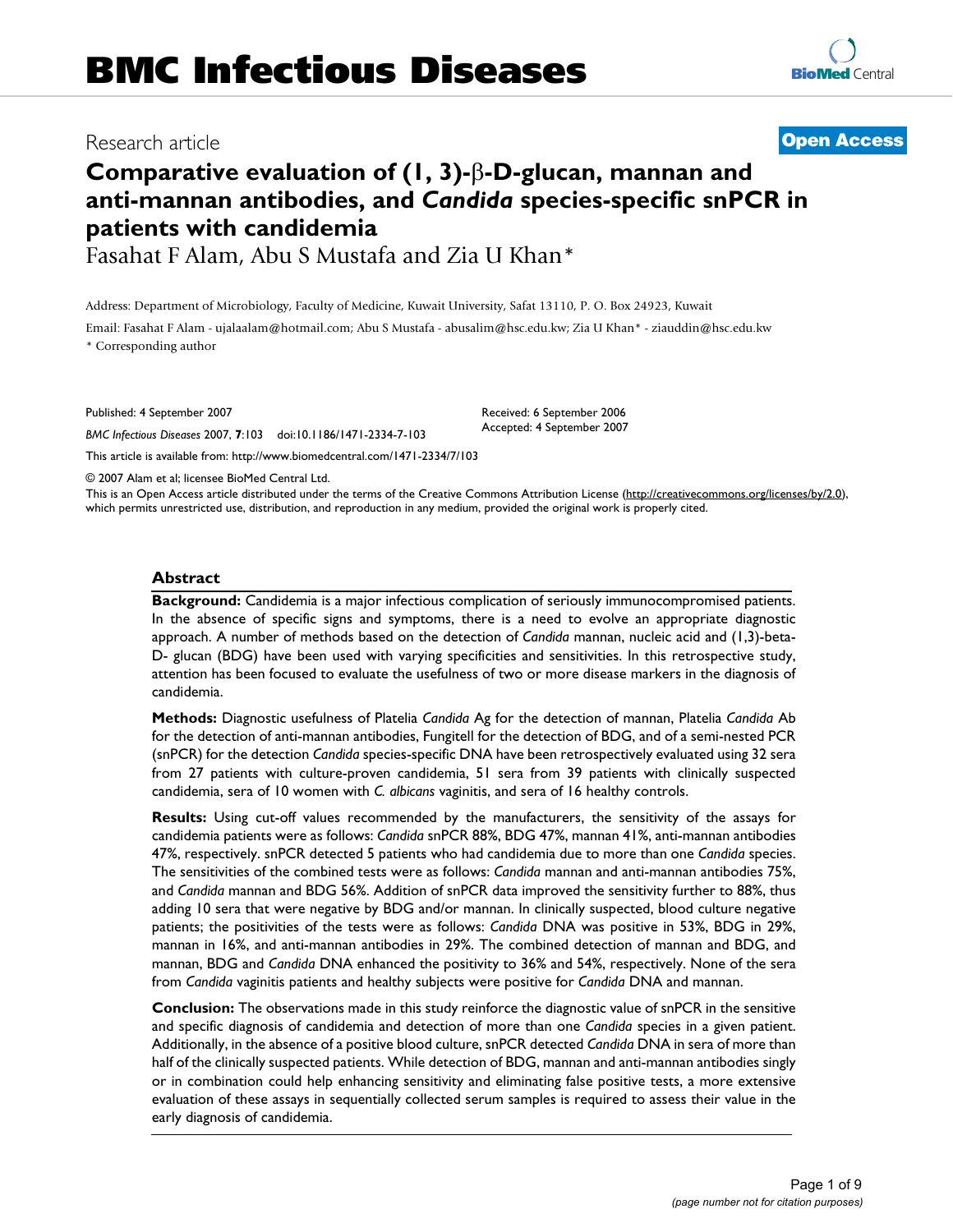#### **Background**

Candidemia is a major infectious and steadily increasing complication of seriously immunocompromised patients that is associated with high mortality rates [1-5]. Non-specific clinical presentation, low positivity of blood cultures even in autopsy-proven cases and rapid course of the disease have necessitated the need for developing sensitive methods for the early diagnosis of invasive candidiasis [1,6]. Among the different approaches that have been developed and evaluated in the recent years include detection of *Candida* mannan [7,8], arabinitol [9-11], and nucleic acids [12-15]. However, all these methods have limitations of sensitivity and/or specificity. The recent introduction of BDG detection assay, a fungus-specific marker, has provided a new diagnostic tool with encouraging results [16-18]. This has encouraged the investigators to evaluate the usefulness of BDG in tandem of mannan and/or DNA for the early and specific diagnosis of invasive mycoses [19]. In this communication, we have evaluated the diagnostic value of *Candida* species-specific DNA, BDG, *Candida* mannan, and *Candida* anti-mannan antibodies in sera samples obtained from culture-proven candidemia patients and clinically suspected cases of candidiasis.

#### **Methods**

#### *Patients and sera samples*

Thirty-two sera from 27 culture-proven candidemia patients, 51 from 39 clinically suspected blood culture negative systemic candidiasis patients, 10 from *Candida* vaginitis patients and 16 from healthy subjects with no complaints of oral or vaginal *Candida* infection were included in the study. All the candidemia patients were admitted to the intensive-care unit and other wards of Mubarak Al-Kabeer Hospital, Kuwait for various conditions (Table 1). According to the European Organization for Research and Therapy of Cancer and Mycoses Study Group (EORTC/MSG) consensus revised definitions draft presented at ICAAC, 2005, all the patients yielding *Candida* species in blood cultures were considered as cases of candidemia. Besides yielding *Candida* species in blood culture, the patients had suggestive signs and symptoms of septicemia along with one or more risk factors, such as prolonged use of broad-spectrum antibiotics, presence of central venous catheter or extended period (> 2 weeks) of hospitalization. The other risk factors included gastrointestinal surgical procedures  $(n = 6)$ , chronic renal failure  $(n = 3)$ , multiple organ injury  $(n = 3)$ , invasive urinary tract manipulation ( $n = 3$ ), diabetes mellitus ( $n = 2$ ) and pancytopenia ( $n = 2$ ). In absence of microbiologic evidence of candidemia, 39 patients were included in the possible/suspected category of systemic candidiasis on the basis of suggestive host and clinical criteria. The patients included in this category had fever that did not respond to 4 days of broad-spectrum antibiotic therapy. In addition,

they had at least three of the following risk factors: extended period of hospitalization (> 2 weeks), isolation of *Candida* species from one or more anatomic sites, presence of intravenous catheter/line, recent history of a surgical procedure, and administration of immunosuppressive therapy. Sera of healthy subjects were included as controls to derive baseline values. All the sera were stored at -20°C until used. The study was approved by the Committee for Protection of Human Subjects in Research, Faculty of Medicine. Kuwait University and informed written consent was obtained from the patients involved in the study.

#### *Candida species isolation and identification*

Blood samples were processed for isolation of *Candida* species by BACTEC 9240 system (Becton Dickinson, Paramus, N.J. USA) using aerobic culture bottles. Aliquots from blood culture bottles yielding yeast growth were subcultured on Sabouraud dextrose agar plates with chloramphenicol (40 mg/L). A single representative colony was processed for identification by germ-tube test and Vitek 2 yeast identification system (bio Merieux Marcy l'Etoile, France). In case of discrepant results with snPCR identification, their identity was reconfirmed by ID 32C assimilation profile.

#### *Detection of Candida mannan*

Mannan antigen was measured using a commercial sandwich immunoassay, Platelia *Candida* Ag (BioRad, Marnes La Coquette, France). The test was performed according to the instructions of the manufacturer. Briefly, each test serum  $(300 \mu l)$  was mixed with 100  $\mu l$  of the treatment solution and placed in a boiling water bath for 3 minutes. After centrifugation, the supernatant was used for further testing. Fifty-µl of the conjugate and an equal amount of the treated serum supernatant was introduced into microtiter plate wells pre-coated with anti-mannan monoclonal antibody. After incubation at 37°C for 90 min and 5 washing steps, 200 µl of the substrate buffer was added to each well, and the plates were incubated for 30 min at room temperature. The enzymatic reaction was terminated by adding the stopping solution and the optical density was read at 450 nm using a Tecan Spectra (Austria) plate reader. The reactions were performed in duplicates and each experiment included positive and negative controls as well as a calibration curve, which was made with a pool of normal human serum supplemented with known concentrations of mannan ranging from 0.1 to 2 ng/ml.

#### *Detection of Candida anti-mannan antibodies*

Anti-mannan antibodies were measured using the Platelia *Candida* Ab/Ac/Ak kit, a two-stage indirect immunoenzymatic assay (Bio-Rad, Marnes La Coquette, France). The test was performed according to the manufacturer's instructions. In brief, 100  $\mu$ l of each test serum diluted 1/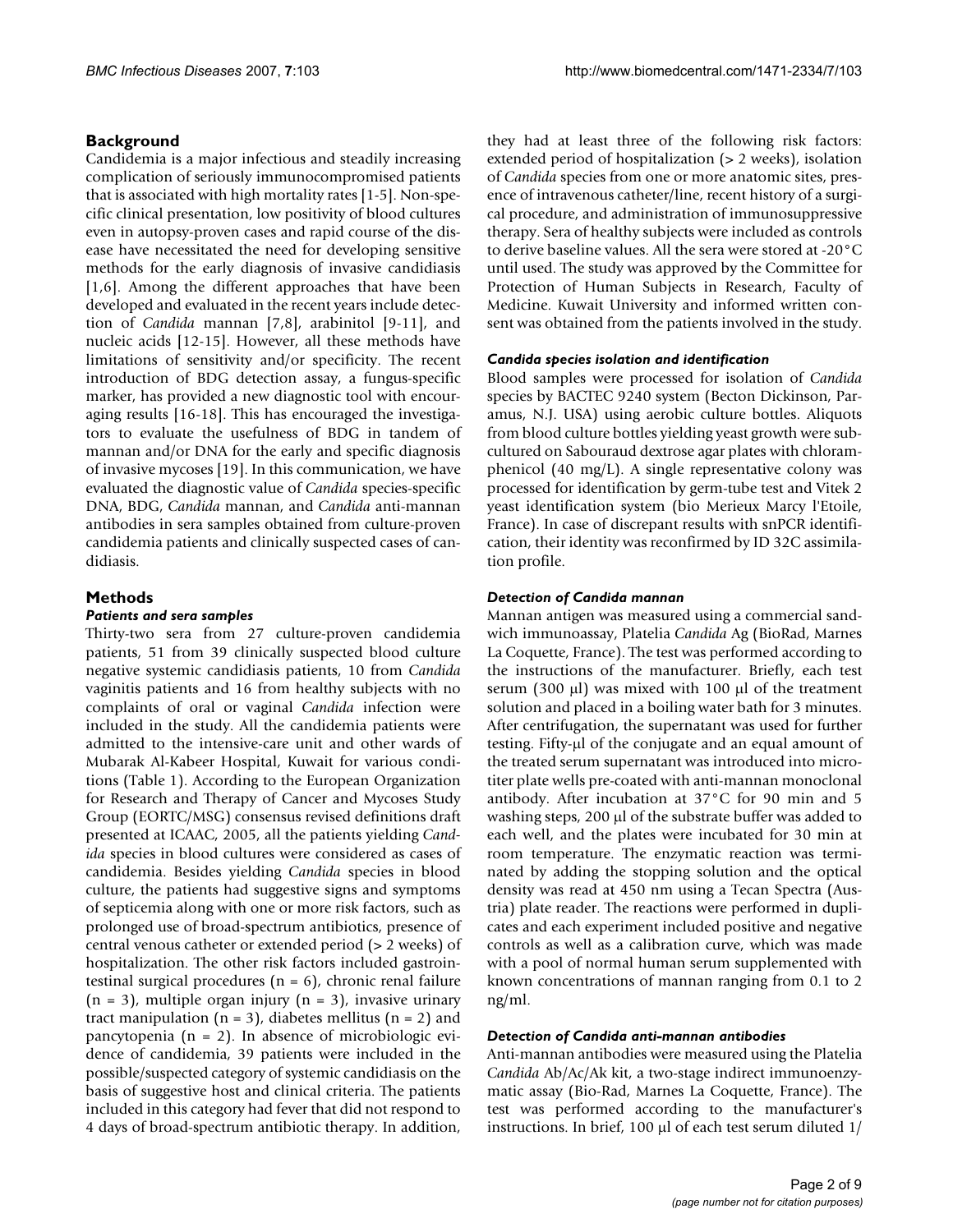| Case no         | Age/sex | Underlying<br>condition                     | <b>Blood culture</b> | Semi-nested<br>PCR with<br>serum                  | BDG (pg/ml) | Mannan (ng/ml) | Anti-mannan<br>Abs (AU/ml) |
|-----------------|---------|---------------------------------------------|----------------------|---------------------------------------------------|-------------|----------------|----------------------------|
| T               | 88/F    | Septicemia,<br>Chest infection              | C. albicans          | C. albicans, C.<br>parapsilosis                   | 35          | 0.32           | 9.8                        |
| lb*             | 88/F    | Septicemia,<br>Chest infection              | C albicans           | C. albicans                                       | 53          | 0.32           | 11.2                       |
| $\overline{2}$  | 49/F    | Chronic renal<br>failure                    | C. albicans          | C. albicans                                       | 40          | 0.26           | 0.8                        |
| 3               | 79/M    | Large bowel<br>obstruction                  | C. albicans          | C. albicans                                       | 172         | 0.8            | 13.2                       |
| 4               | 17/M    | Aseptic<br>meningitis                       | C. albicans          | C. albicans                                       | 20          | 0.28           | 2.4                        |
| 5               | 34/M    | Gut surgery                                 | C. albicans          | C. albicans                                       | 130         | 0.66           | 6.8                        |
| 6               | 50/M    | Pancytopenia                                | C. albicans          | C. albicans, C.<br>parapsilosis                   | 30          | 0.52           | 0.8                        |
| 7               | 56/M    | Appendicular<br>mass                        | C. albicans          | C. albicans                                       | 44          | 1.3            | 10.6                       |
| 7Ь*             | 56/M    | Appendicular<br>mass                        | C albicans           | C. parapsilosis                                   | 69          | 0.38           | 9.6                        |
| 8               | 35/M    | ÷                                           | C. albicans          | C. tropicalis                                     | 131         | 0.86           | 20.6                       |
| 9               | 42/M    |                                             | C. albicans          | C. albicans                                       | 43          | 0.5            | 3                          |
| 10              | 26/F    | Small bowel<br>obstruction,<br>pancreatitis | C. albicans          | C. albicans, C.<br>parapsilosis                   | 32          | 0.48           | 8                          |
| 10 <sup>k</sup> | 26/F    | Small bowel<br>obstruction,<br>pancreatitis | C. albicans          | -ve                                               | 21          | 0.22           | 34                         |
| $\mathbf{H}$    | 22/F    |                                             | C. albicans          | -ve                                               | 48          | 0.36           | 24.4                       |
| 12              | 78/F    | Laparotomy                                  | C. albicans          | -ve                                               | 28          | 0.3            | 20.8                       |
| $12b*$          | 78/F    | Laparotomy                                  | C. albicans          | -ve                                               | 22          | 0.34           | 27.8                       |
| $\overline{13}$ | 71/F    | Laparotomy                                  | C. albicans          | C. albicans, C.<br>tropicalis                     | 127         | 1.44           | 2                          |
| 4               | 9mo/F   | Pneumonia                                   | C. albicans          | C. parapsilosis                                   | 112         | 3.19           | T                          |
| 15              | 68/M    | Bladder cancer                              | C. albicans          | C. parapsilosis                                   | 157         | 0.36           | 35                         |
| 16              | 58/M    | Renal failure                               | C. albicans          | C. albicans                                       | 254         | 1.54           | $\overline{7}$             |
| 17              | 77/M    | Chest trauma                                | C. albicans          | C. albicans                                       | 97          | 0.64           | 1.6                        |
| 8               | 48/M    | Bronchopneum<br>onia                        | C. albicans          | C. albicans                                       | 321         | 0.24           | 23.8                       |
| 9               | 20/F    | Meningitis                                  | C. parapsilosis      | C. albicans                                       | 32          | 0.34           | 11.2                       |
| 20              | 80/M    | Urinary tract<br>infection                  | C. parapsilosis      | C. parapsilosis                                   | 120         | 0.3            | 19.4                       |
| 21              | 54/F    | <b>Diabetes</b><br>mellitus, LVF            | C. parapsilosis      | C. parapsilosis                                   | 65          | 0.22           | 1.4                        |
| 22              | 04/M    | Head injury                                 | C. parapsilosis      | C. albicans                                       | 20          | 0.28           | 2.2                        |
| 23              | 6mo/F   | Pneumonia                                   | C. parapsilosis      | C. parapsilosis                                   | 101         | 0.62           | 2.2                        |
| 24              | 80/M    | Chest infection                             | C. tropicalis        | C. tropicalis, C.<br>albicans, C.<br>parapsilosis | 47          | 0.48           | $\overline{7}$             |
| 25              | 41/M    | Polyarteritis<br>nodusa                     | C. tropicalis        | C. tropicalis                                     | 115         | $2.8$          | 1.4                        |
| $25b*$          | 41/M    | Polyarteritis<br>nodusa                     | C. tropicalis        | C. tropicalis                                     | 108         | 0.4            | 19.4                       |
| $26\,$          | 74/M    | Jaundice, fever                             | C. tropicalis        | C. parapsilosis                                   | 205         | 1.88           | 12.4                       |
| 27              | $28/M$  | Thrombocytop<br>enia                        | C. kruseii           | C. albicans                                       | 132         | 0.2            | 13.4                       |

**Table 1: Particulars of 27 blood culture-positive candidemia patients and results on detection of species-specific Candida DNA, (1,3) beta-D-glucan, mannan and anti-mannan antibodies by diagnostic kit cut-off value**

Age is expressed in years unless indicated. mo: months, LVF: left ventricular failure, BAL: broncho-alveolar lavage, M: male, F: female, \* repeated specimen of the respective patient, – : not grown/information not available **Interpretation of results:**

Mannan Ag: positive = > 0.5 ng/ml, intermediate = 0.25–0.5 ng/ml, negative = < 0.25 ng/ml; Anti-mannan antibodies: positive = > 10 AU/ml, intermediate = 5–10 AU/ml, negative = < 5 AU/ml; BDG: positive = = 80 pg/ml, equivocal = > 60 < 80 pg/ml, negative = < 60 pg/ml; positive results are shown in bold letters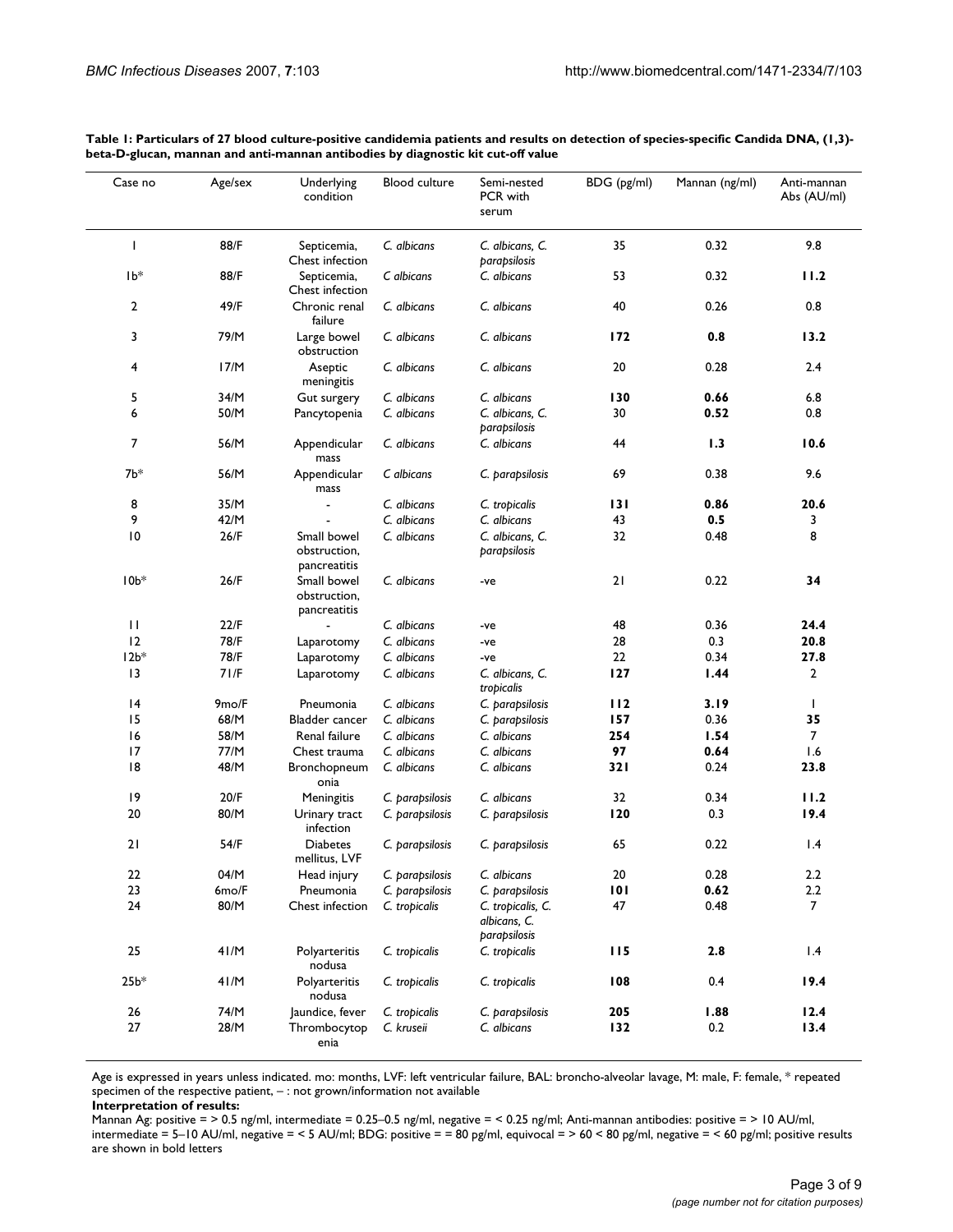6,400 was applied to each well of micro-titer plate wells sensitized with *C. albicans* cell wall mannan and the plate was incubated at 37°C for 1 h. After washing, 100 µl of the conjugate was added and the plate was incubated at 37°C for 1 h. After intensive washing, the reactions were revealed by 30 min of incubation in the dark with 200 µl of the substrate buffer. The enzymatic reaction was terminated by adding the stopping solution and the optical density was read at 450 nm using a Tecan Spectra plate reader. The reactions were performed in duplicates and each experiment included positive and negative controls as well as standard serum diluted to give four range points of 20, 10, 5, and 2.5 AU/ml for positive reference.

#### *(1,3)-beta-D-glucan assay*

The test was carried out using the glucan detection kit, Fungitell (Associates of Cape Cod Inc., E. Falmouth, MA, USA). The glucan standard provided in the kit was mixed with reagent water to give a 100 pg/ml concentration. This was further diluted to obtain glucan concentrations of 50, 25, 12.5 and 6.25 pg/ml. Five µl of the serum sample was transferred to the designated wells of the micro-titer plate and 20 µl of the blood treatment reagent (0.6 M KCl and 0.125 M KOH) was added to each well containing the serum samples. The plate was shaken for 5 seconds and incubated for 10 minutes at 37°C. Twenty-five µl of each of the glucan standards (100, 50, 25, 12.5 and 6.25 pg/ ml) was added to the designated wells. The provided Fungitell reagent was reconstituted with reagent water and pyrosol reconstitution buffer and 100 µl of this solution was added to each well. The plate was shaken for 5 seconds in a Tecan Sunrise (Austria) plate reader before reading at 405 nm every 1 minute for 40 minutes. The concentration of BDG in the clinical samples was calculated in comparison with a kinetic curve derived from known concentrations of glucan.

#### *PCR study*

Reference *Candida* strains were obtained from American Type Culture Collection (ATCC, Manassas, Virginia, USA) and included *C. albicans* (ATCC 90029), *C. parapsilosis* (ATCC 10233), *C. tropicalis* (ATCC 750) and *C. glabrata* (ATCC 90030). All yeast strains were stored at -20°C in sterile distilled water. DNA was extracted from broth cultures by the method of Lee [20] with an additional step of DNA purification by extraction in phenol-chloroform (24:1). DNA from serum was extracted using the QIAamp DNA kit (QIAGEN) following the blood and body fluid spin protocol. All pan-fungal and species-specific forward and reverse primers as well as the DNA amplification method was the same as mentioned by Ahmad et al. [13]. To detect amplified DNA fragments, agarose gel electrophoresis was performed using 3% agarose gels as described previously [14]. The gels were exposed to UV light and photographed. The sizes of the amplified DNA

fragments were identified by comparison with molecular size marker DNA (100-bp DNA ladder, Invitrogen).

#### *Interpretation of results and statistical analysis*

The cut-off values recommended by the manufacturers for each test were used for determining positive, equivocal/ intermediate and negative tests and were as follows: BDG,  $\geq$  80 pg/ml as positive, 60–79 pg/ml as equivocal and < 60 pg/ml as negative; mannan, > 0.5 ng/ml as positive, 0.25– 0.5 ng/ml as intermediate and  $<$  0.25 ng/ml as negative; anti-mannan *Candida* antibodies, > 10 AU/ml as positive, 5–10 AU/ml as intermediate and < 5 AU/ml as negative. All positive assay results were considered as true positives in patients with candidemia and also in clinically suspected patients. Additionally, all values under the cut-off values including doubtful results were considered as negative for calculation of sensitivity of the assays. Agreement between the qualitative test results was assessed by use of the kappa statistics. The p-values for the different tests were calculated using the Independent samples T test, Pearson's test and Z test for proportions using SPSS (Statistical package for social sciences) and Microstat.

#### **Results**

#### *Detection and identification of Candida species by culture and snPCR*

The particulars of 27 blood culture positive candidemia patients with respect to age, sex, underlying conditions, as well as results of detection of *Candida* DNA, BDG, and *Candida* mannan and anti-mannan antibodies are presented in Table 1. Eighteen were infected with *C*. *albicans*, 5 with *C. parapsilosis*, 3 with *C. tropicalis* and one with *C. krusei*. snPCR results were positive in 25 (92.5%) candidemia patients. Among 32 sera samples examined from 27 patients, 4 sera samples originating from three patients (Table 1, Case Nos. 10b, 11, 12 and 12b) were negative by snPCR. In 7 patients (Case Nos. 8,14, 15, 19, 22, 26, 27) *Candida* species isolated from blood cultures were identified differently by snPCR. The identity of *Candida* isolates showing discordant results was re-confirmed by Vitek2 yeast identification system and/or Chromagar *Candida*. In one patient (Case No. 7) while both the blood cultures yielded *C. albicans*, the second serum sample was snPCR positive for *C. parapsilosis*. In addition, snPCR detected 4 patients (Case Nos. 1, 6, 10, 13) with dual infection (3 with *C. albicans* and *C. parapsilosis* and one with *C. albicans* and *C. tropicalis*), and one patient (Case No. 24) was positive for *C. albicans*, *C. parapsilosis* and *C. tropicalis*.

#### *Candida mannan*

Using a cut-off value of  $> 0.5$  ng/ml for a positive mannan test, the sensitivity and specificity in candidemia patients were 41% and 100%, respectively. The quantities of mannan in positive serum samples ranged from 0.5 to 3.19  $(\text{mean} \pm \text{SD} = 1.29 \pm 0.88) \text{ ng/ml}$  (Table 1).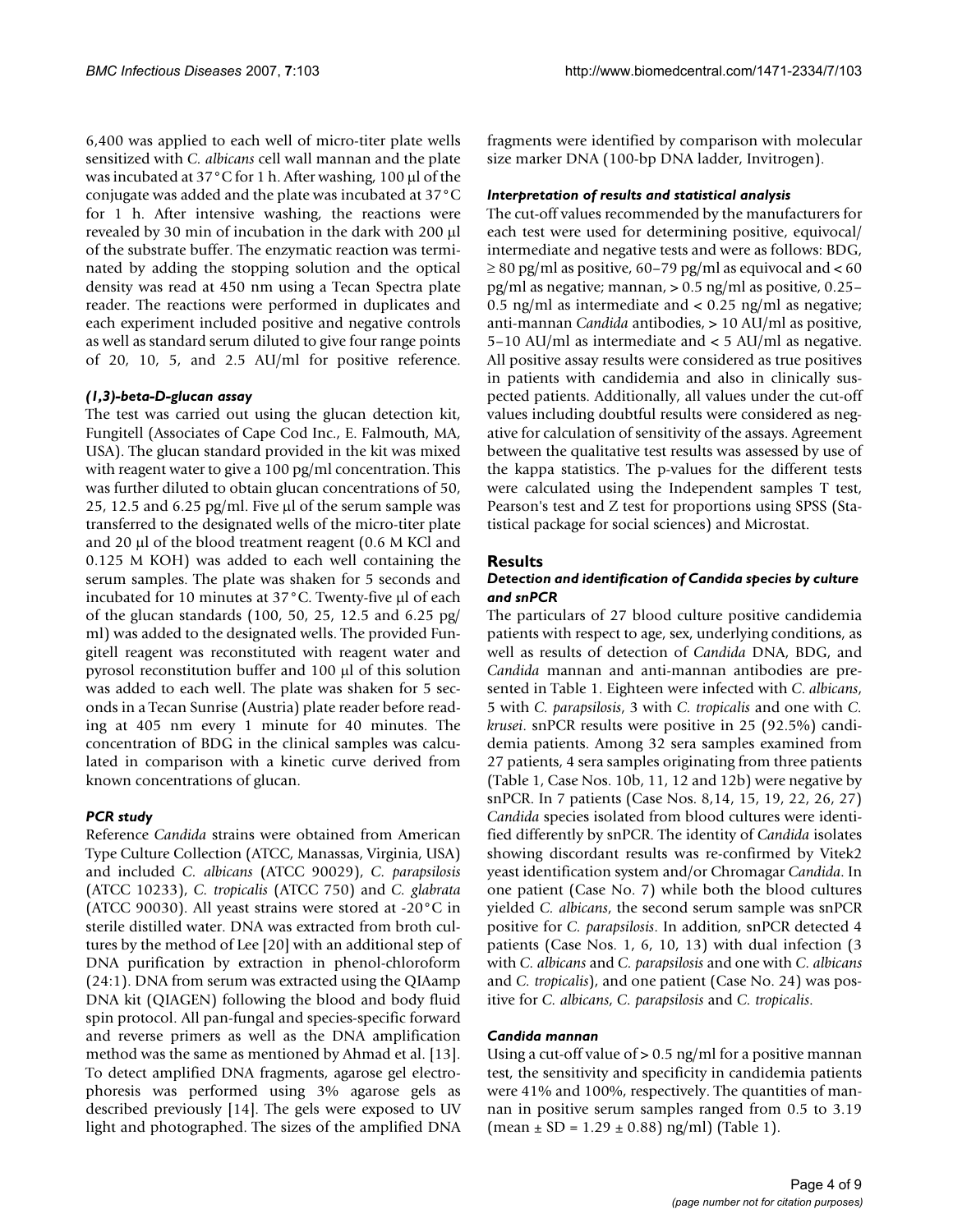#### *(1,3)-beta-D-glucan*

Fourteen (52%) patients with proven candidemia were positive for BDG test using a cut-off value of 80 pg/ml. The amount of BDG in 15 positive serum samples ranged from 97 to 321 pg/ml (mean  $\pm$  SD = 152.13  $\pm$  63.08 pg/ ml) (Table 1). The sensitivity and specificity of BDG test were 47% and 100%, respectively.

#### *Anti-mannan antibody*

Using a cut-off value of  $> 10$  AU/ml, the sensitivity of antimannan antibody test was 47% with 100% specificity. The antibody levels among the 15 positive sera samples from 14 patients ranged from 10.6 to 35 (mean  $\pm$  SD = 19.81  $\pm$  8.05) AU/ml. The 11 patients who yielded a negative test for mannan antigen were positive for anti-mannan antibodies (Table 1).

#### *Comparative analysis of Candida DNA, BDG, mannan and anti-mannan detection*

Using cut-off values recommended by the manufacturers, the comparative sensitivities of the assays for candidemia patients were as follows: *Candida* snPCR 88%, BDG 47%, mannan 41%, and anti-mannan antibodies 47% (Tables 1, 2 and Figures 1, 2, 3). Ten sera were positive for all the three markers that is, *Candida* DNA, BDG and *Candida* mannan (Figure 1) Fifteen sera samples positive for BDG were also positive by snPCR. None of the four sera samples that were negative by snPCR (Table 1; 10b, 11, 12, 12b), were positive for BDG or mannan, but all of them were positive for anti-mannan antibodies with values ranging from 20.8 -34 AU/ml (Table 1). Likewise, the 5 sera samples that were positive for BDG and negative for mannan were also uniformly positive for anti-mannan antibodies (Table 1; 15, 18, 20, 25b, 27). Only 4 of the 15 sera positive for anti-mannan antibodies were concomitantly positive for mannan. In general, increasing levels of BDG were associated with increasing levels of mannan. However, this correlation by Pearson test was not statistically significant (p = 0.078) (Figure 4). *Candida* DNA detection was found to be the most sensitive test (88%), followed by BDG and anti-mannan antibodies, 47% each, and mannan 41% (Figure 3). The combination of two tests improved the sensitivity for diagnosing invasive can-



Figure 1

Venn diagram showing number of sera with positive results in each combination of mannan, BDG and snPCR (n = 32).

didiasis/candidemia as follows: mannan and anti-mannan antibodies by ELISA 75%, mannan and BDG 56%, and mannan, BDG and *Candida* DNA 88% (Figure 3). The combined sensitivities for mannan and anti-mannan antibodies according to infecting *Candida* species were as: *C. albicans* (n = 22), 77%, *C. parapsilosis* (n = 5), 60% and *C. tropicalis* (n = 4), 75%, whereas for mannan and BDG, these were 55%, 40% and 75%, respectively (Table 2).

#### *Clinically suspected candidemia patients*

In the clinically suspected, blood culture negative category, 51 serum samples from 39 patients were tested. The positivities of the tests were as follows: *Candida* DNA was positive in 53%, BDG in 29%, mannan in 16%, and antimannan antibodies in 29% (Fig. 5). The combined detection of mannan and BDG, and mannan, BDG and *Candida* DNA enhanced the positivity to 36% and 54%, respectively (Figure 5). Serum samples of 10 patients were tested twice and of one patient thrice at different time intervals. In addition to *C. albicans*, 2 serum samples were positive for *C. tropicalis* and one for *C. parapsilosis* DNA. Of the 27 snPCR positive sera, 8 were also positive for antimannan, 5 for mannan and 6 for BDG (performed on 24 sera samples).

**Table 2: Comparative results of mannan antigen, anti-mannan antibodies and (1,3)-beta-D-glucan alone and in combination in proven candidemia patients according to the infecting** *Candida* **species**

| Candida species in<br>blood culture | No of sera tested | Number showing positive result by diagnostic kit value cut-off (%) |                 |            |                          |              |  |  |
|-------------------------------------|-------------------|--------------------------------------------------------------------|-----------------|------------|--------------------------|--------------|--|--|
|                                     |                   | Mannan Ag                                                          | Anti-mannan Abs | <b>BDG</b> | Mannan + anti-<br>mannan | Mannan + BDG |  |  |
| C. albicans                         | 22                | 10(45)                                                             | 10(45)          | 9(41)      | 17(77)                   | 12(55)       |  |  |
| C. parapsilosis                     |                   | l (20)                                                             | 2(40)           | 2(40)      | 3(60)                    | 2(40)        |  |  |
| C. tropicalis                       | 4                 | 2(50)                                                              | 2(50)           | 3(75)      | 3(75)                    | 3(75)        |  |  |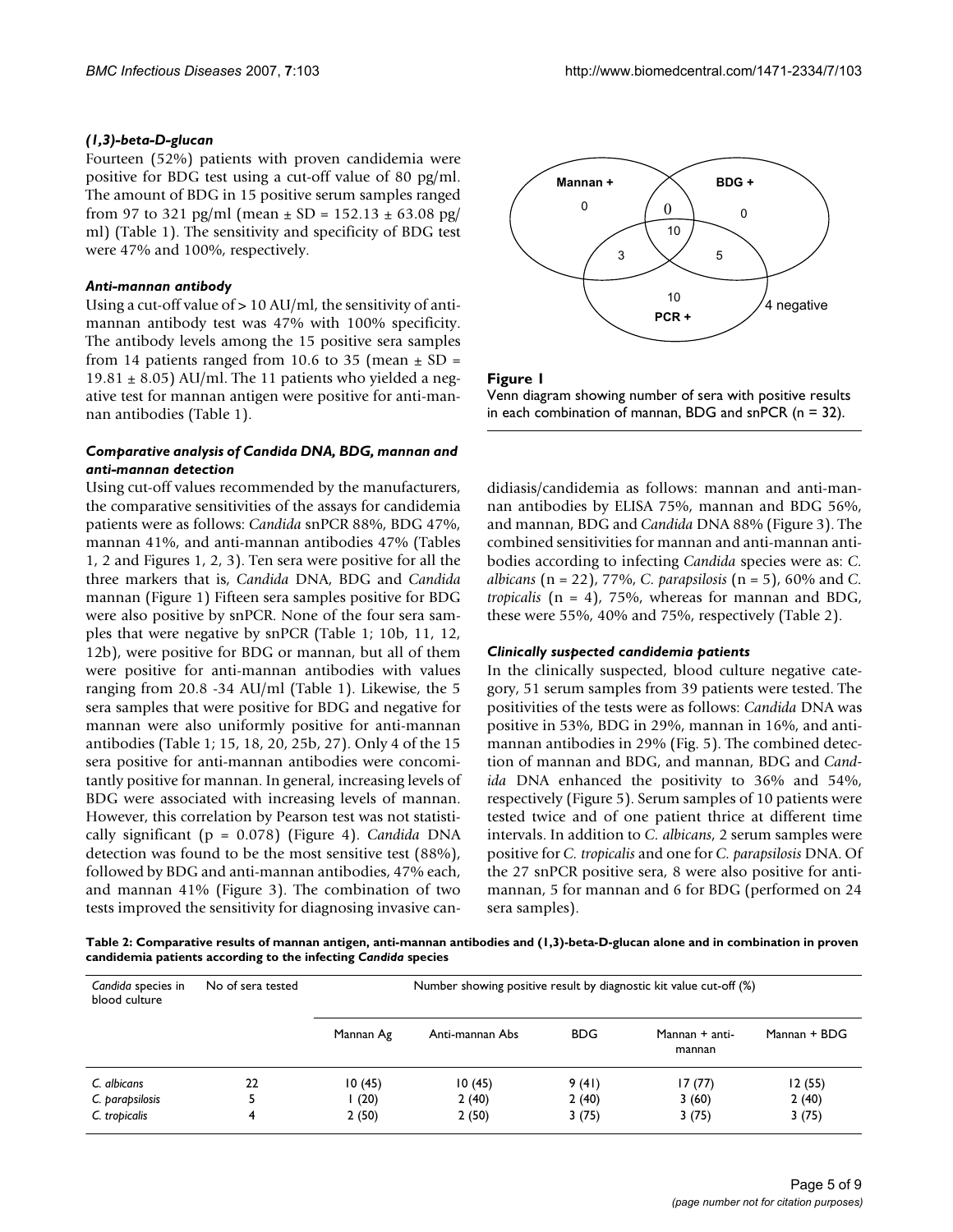



#### Figure 2

**Comparative results on the detection of** *Candida*  **mannan (A), BDG (B) and Anti-mannan antibodies (C) in culture proven, clinically suspected and colonized patients and healthy controls**. The horizontal line

# Figure 4

**Regression analysis of glucan and mannan values in culture-proven candidemia patients**. (n= 32, r2 = 0.100,  $p = 0.078$ 



#### Figure 3

**Bar diagram showing the increasing sensitivity of the diagnostic tests to detect** *Candida* **infection in candidemia patients**. A: Mannan Ag, B: BDG, C: Anti-mannan Abs, D: Mannan + BDG, E: Mannan + Anti-mannan Abs, F: *Candida* DNA, G: Mannan + BDG + *Candida* DNA



#### Figure 5

**Bar diagram showing the increasing sensitivity of the diagnostic tests to detect** *Candida* **infection in clinically suspected candidiasis patients**. A: Mannan Ag, B: BDG, C: Anti-mannan Abs, D: Mannan + BDG, E: Mannan + Anti-mannan Abs, F: *Candida* DNA, G: Mannan + BDG + *Candida* DNA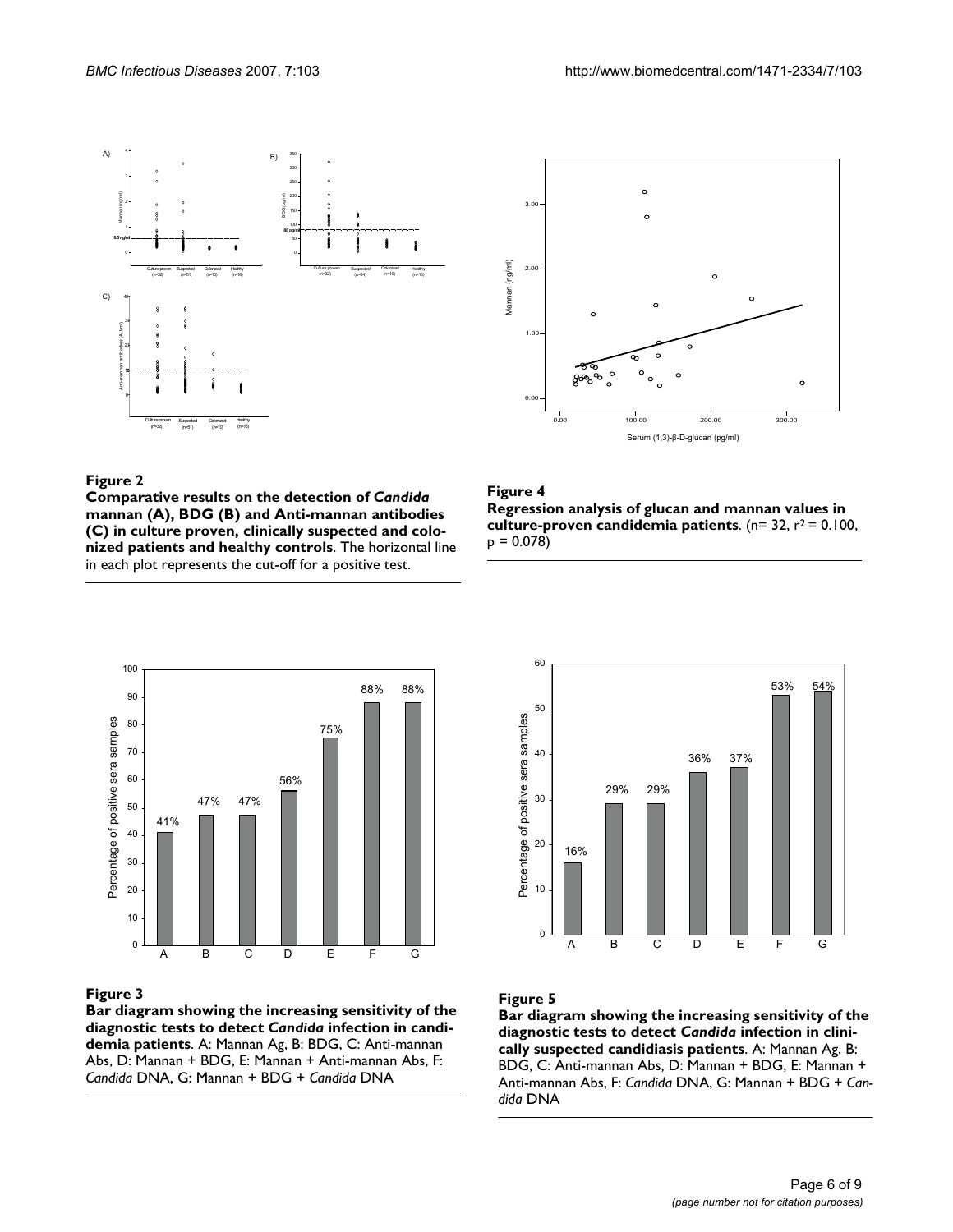#### *Candida vaginitis patients and healthy controls*

Sera from *Candida* vaginitis patients were uniformly negative for *Candida* DNA, BDG, and mannan (Figure 2). Sera of two patients showed positive values for anti-mannan antibodies (10 and 16.2 AU/ml) (Figure 2). None of the test markers were positive in sera of 16 healthy controls (Figure 2).

#### **Discussion**

Diagnosis of invasive infections due to *Candida* species presents unique problems. Clinical and radiological signs are non-specific or develop late in the course of the disease. Conventional diagnostic tests are insensitive and the "gold standard" diagnostic procedures (histopathological examination and cultures from deep tissues) require aggressive approach, which is often not feasible due to thrombocytopenia, and the critical condition of these patients [21]. To overcome these limitations, assays for the detection of *Candida* antibodies, antigen, BDG and DNA have been developed and evaluated for the diagnosis of invasive candidiasis [8,16,22-28].

In the present study, we have retrospectively evaluated the diagnostic value of *Candida* DNA, *Candida* manan, and anti-mannan antibodies, and BDG individually and in comparison with each other in patients who yielded *Candida* species in blood cultures. snPCR has been successfully applied in the direct detection and species-specific identification of four clinically important *Candida* species (*C. albicans, C. parapsilosis, C. tropicalis* and *C. glabrata*) in sera samples. While species-specific *Candida* DNA was detected in 28 (88%) of the 32 sera samples obtained from 27 culture-proven candidemia patients, discordant results in comparison with Vitek2 identification were obtained in eight patients (Case Nos. 7b, 8, 14, 15, 19, 22, 26 and 27) (Table 1). This discrepancy in the results may be attributed to the possibility that these patients probably had concomitant infection with two different *Candida* species and only one of the infecting species was processed for identification by Vitek 2 method. Since we did not use a differential medium, such as Chromagar *Candida*, for making sub-cultures from BACTEC blood culture bottles, the possibility of missing one of the infecting species (probably with fewer colonies) existed. Four of the discordant results occurred between *C. albicans* and *C. parapsilosis* and one each between *C. tropicalis* and *C. parapsilosis* and *C. krusei* and *C. albicans*. Barring *C. krusei*, the other three *Candida* species were included in the snPCR protocol. Since some delay occurred between blood culture positivity and collection of serum samples, it is possible that detectable levels of the DNA of one of the two infecting *Candida* species were not available in the circulation when the blood was drawn for snPCR testing. This may also explain the reason as to why sera of four culturepositive candidemia patients (Cases Nos. 10b, 11, 12,

12b) were negative by snPCR. On the other hand, snPCR detected 5 candidemic patients whose all tests were negative except snPCR (Cases 2, 4, 10, 22, 24) and 5 additional patients (Case Nos. 1, 6, 10, 13 and 24) (Table 1), where more than one *Candida* species was involved besides *C. albicans*, and included *C. parapsilosis* in 4 and *C. tropicalis* in 2. Case No. 24 yielded positive results for *C. tropicalis* and *C. parapsilosis* besides *C. albicans*. These results support the previous reports that a reasonable proportion of patients with candidemia may have infection with more than one *Candida* species [13,29,30]. Since *Candida* species vary in their antifungal susceptibility profiles, this observation may be useful in administering appropriate therapy.

Recent studies have suggested that the combined detection of mannan and anti-mannan antibodies considerably improves the diagnosis of candidiasis [8,25,26]. While individual sensitivity of the test for mannan and antimannan antibodies in our study was only 41% and 47% respectively, the combined detection increased the sensitivity to 75% (Fig. 3). Sendid et al. [25] concluded that irrespective of the *Candida* species causing the disease, the combined sensitivity of mannan and anti-mannan antibody detection in candidiasis patients was > 80%. In our study, the combined sensitivities of mannan and antimannan antibodies for *C. albicans*, *C. parapsilosis*, and *C. tropicalis* were 77%, 60% and 75% and for mannan and BDG, these were 55%, 40% and 75%, respectively (Table 2). Additionally, there was also an inverse relationship between mannan and anti-mannan antibody levels, but it was not statistically significant ( $p = 0.063$ ; data not shown) perhaps due to limited number of samples tested.

Some recent studies have demonstrated the usefulness of BDG estimation in the early diagnosis and management of fungal infections including candidiasis [16,19,31-33]. In our study, the sensitivity and specificity of BDG at a cutoff level of 80 pg/ml were 47% and 100%, respectively. The positive sera samples showed a range of 97 to 321 pg/ ml (mean value 152.13 pg/ml). The sensitivity of BDG detection for diagnosing invasive fungal infections in different group of patients has been reported to vary considerably (50 to 100%), largely because of use of different cut-off values (10 to 120 pg/ml) for a positive test [16- 19,31,34]. In a recent study, Pickering et al. [17] evaluated 39 sera samples from 15 patients with blood culture positive yeast infections using a cut-off value of 80 pg/ml. Thirty (77%) samples were positive for BDG (range 84 to 1359 pg/ml), and 13 of the 15 patients had at least one specimen positive. In a recent multi-center study of 107 patients with proven candidiasis, 81% had a positive result for BDG at a cut-off of 60 pg/ml and 78% had positive results at a cut-off of 80 pg/ml [18].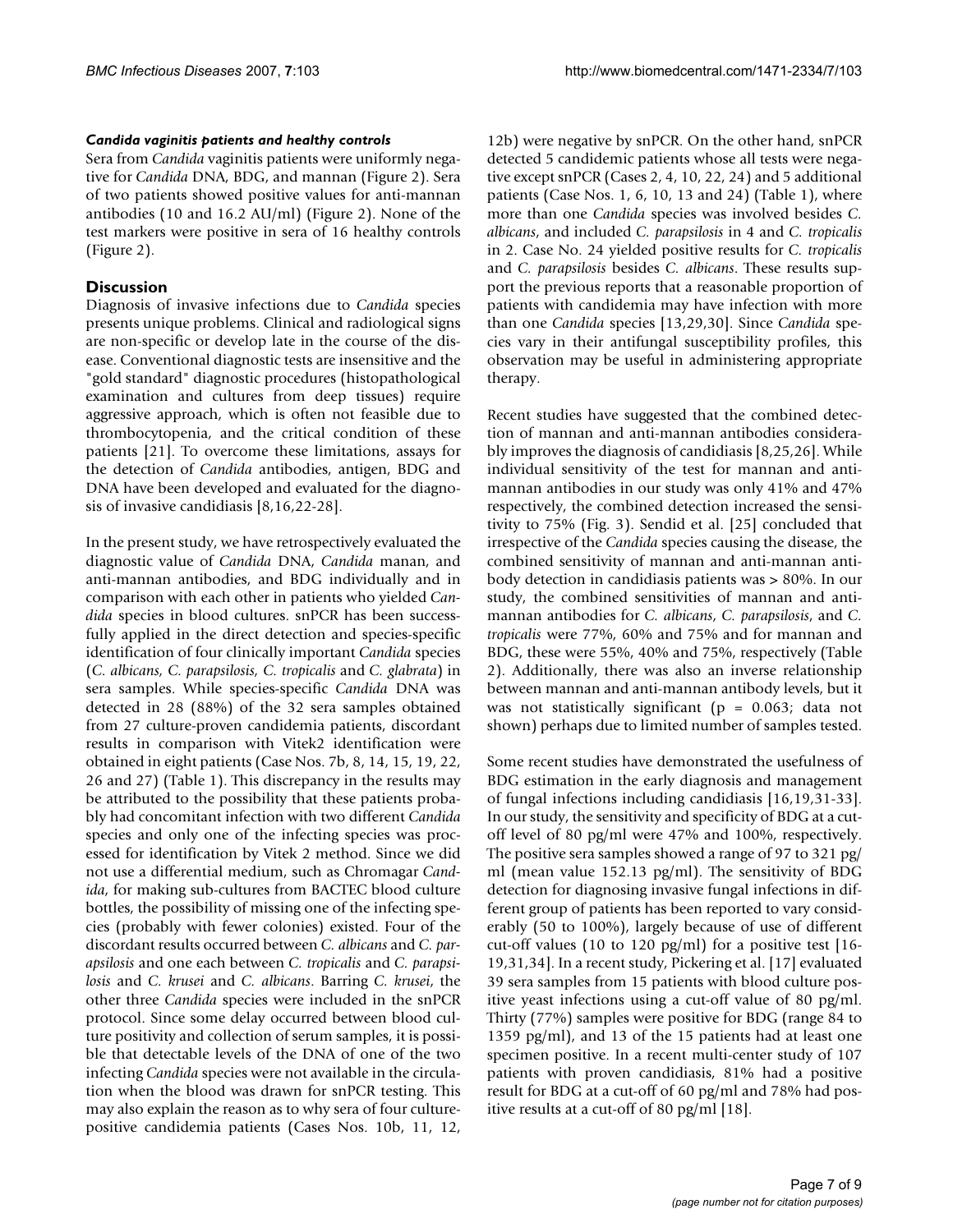Our study is noteworthy in that it compared the diagnostic value of BDG in comparison with mannan using a quantitative EIA test in blood culture positive candidemia patients. The combination of the two tests improved the sensitivity to 56%. Our observation is in agreement with an earlier study by Mitsutake et al. [32]. These authors compared the specificities and sensitivities of enolase antigen, mannan antigen, Cand-Tec antigen and BDG in the diagnosis of 39 patients with candidemia. Using a cutoff value of 60 pg/ml, the specificity and sensitivity of BDG test were 84.4 and 87.5% respectively. The authors suggested that combination of two diagnostic assays may increase the accuracy of diagnosis of candidemia. Recently, Ostrosky-Zeichner et al. [18] have investigated the utility of the BDG assay in the diagnosis of fungal infections using a case control methodology. Using a cutoff value of 80 pg/ml, sensitivity and specificity of 64% and 92% was reported, respectively, with a PPV of 89% and NPV of 73%. However, in a subsequent analysis of the data of this study [18], Upton et al. [37] suggested that sensitivity and specificity of the test could heavily be influenced by prevalence rate of the disease in the patient population. Therefore, the calculation of PPV and NPV results from a population of selected case patients and unmatched control subjects may not provide useful information about the efficacy of the test. In an another study, Pazos et al. [19] reported that BDG and galactomannan exhibited similar *in vivo* kinetics in patients with invasive aspergillosis, hence their combined detection not only improved the specificity and PPV to 100% without affecting the sensitivity and NPV, but was also useful in identifying false positive reactions in each test. It seems that same may also be true for *Candida* mannan and BDG kinetics in patients with invasive candidiasis, hence their levels may increase or decrease in tandem. While increased levels of BDG in individual patients in our study were generally associated with increased levels of mannan, this correlation, however, was not significant by Pearson test ( $p = 0.078$ ,  $r^2$  linear = 0.1) (Figure 2). Nevertheless, the combined detection of mannan and BDG may also be helpful in eliminating false positive reactions which may occur in hemodialysis or ICU patients who may also have been colonized with *Candida* species [35,36]. In this context, all our *Candida* vaginitis patients were negative for BDG as well as *Candida* DNA and mannan. This is consistent with previous reports suggesting that *Candida* colonization may not lead to a positive BDG assay [16,19].

Our study has several limitations. Apart from the small numbers of samples tested, most of the observations are based on a single serum specimen obtained before initiating antifungal therapy. Additionally, there is no data available about the delay that occurred in obtaining a positive blood culture or between blood cultures and serum withdrawal for snPCR.

#### **Conclusion**

The observations made in this study reinforce the diagnostic value of snPCR in the sensitive and specific diagnosis of candidemia. Additionally, in the absence of positive blood cultures, snPCR detected *Candida* DNA in sera of more than half of the clinically suspected patients. While detection of BDG, mannan and anti-mannan antibodies singly or in combination could help enhancing sensitivity and eliminating false positive tests, a more extensive evaluation of these assays in sequentially collected serum samples is required to assess their value in the early diagnosis of candidemia and also for monitoring response to antifungal therapy.

#### **Abbreviations**

BDG = (1, 3)-β-D-glucan

PCR = Polymerase Chain Reaction

SnPCR = Seminested PCR

DNA = Deoxyribonucleic Acid

PPV = Positive Predictive Value

NPV = Negative Predictive Value

#### **Competing interests**

The author(s) declare that they have no competing interests.

#### **Authors' contributions**

ZUK and ASM conceived the study, supervised it and drafted the manuscript. FFA did the work which formed part of her Master thesis and contributed to writing of the manuscript. All authors have read and approved the final manuscript.

#### **Acknowledgements**

The work was supported by the College of Graduate Studies and Research Administration (grant MPI118), Kuwait University. The authors are thankful to Dr. Saeed Akhtar for statistical analysis of the data, and to Director, Mubarak Al-Kabeer Hospital for allowing access to hospital records of the patients.

#### **References**

- 1. Eggimann P, Garbino J, Pittet D: **Epidemiology of** *Candida* **[species](http://www.ncbi.nlm.nih.gov/entrez/query.fcgi?cmd=Retrieve&db=PubMed&dopt=Abstract&list_uids=14592598) [infections in critically ill non-immunosuppressed patients.](http://www.ncbi.nlm.nih.gov/entrez/query.fcgi?cmd=Retrieve&db=PubMed&dopt=Abstract&list_uids=14592598)** *Lancet Infect Dis* 2003, **3:**685-702.
- 2. Falagas ME, Apostolou KE, Pappas VD: **[Attributable mortality of](http://www.ncbi.nlm.nih.gov/entrez/query.fcgi?cmd=Retrieve&db=PubMed&dopt=Abstract&list_uids=16773391) [candidemia: a systematic review of matched cohort and](http://www.ncbi.nlm.nih.gov/entrez/query.fcgi?cmd=Retrieve&db=PubMed&dopt=Abstract&list_uids=16773391) [case-control studies.](http://www.ncbi.nlm.nih.gov/entrez/query.fcgi?cmd=Retrieve&db=PubMed&dopt=Abstract&list_uids=16773391)** *Eur J Clin Microbiol Infect Dis* 2006, **25:**419-425.
- 3. Wenzel RP, Gennings C: **Bloodstream infections due to** *Candida* **[species in the intensive care unit: identifying especially high](http://www.ncbi.nlm.nih.gov/entrez/query.fcgi?cmd=Retrieve&db=PubMed&dopt=Abstract&list_uids=16108005)-**